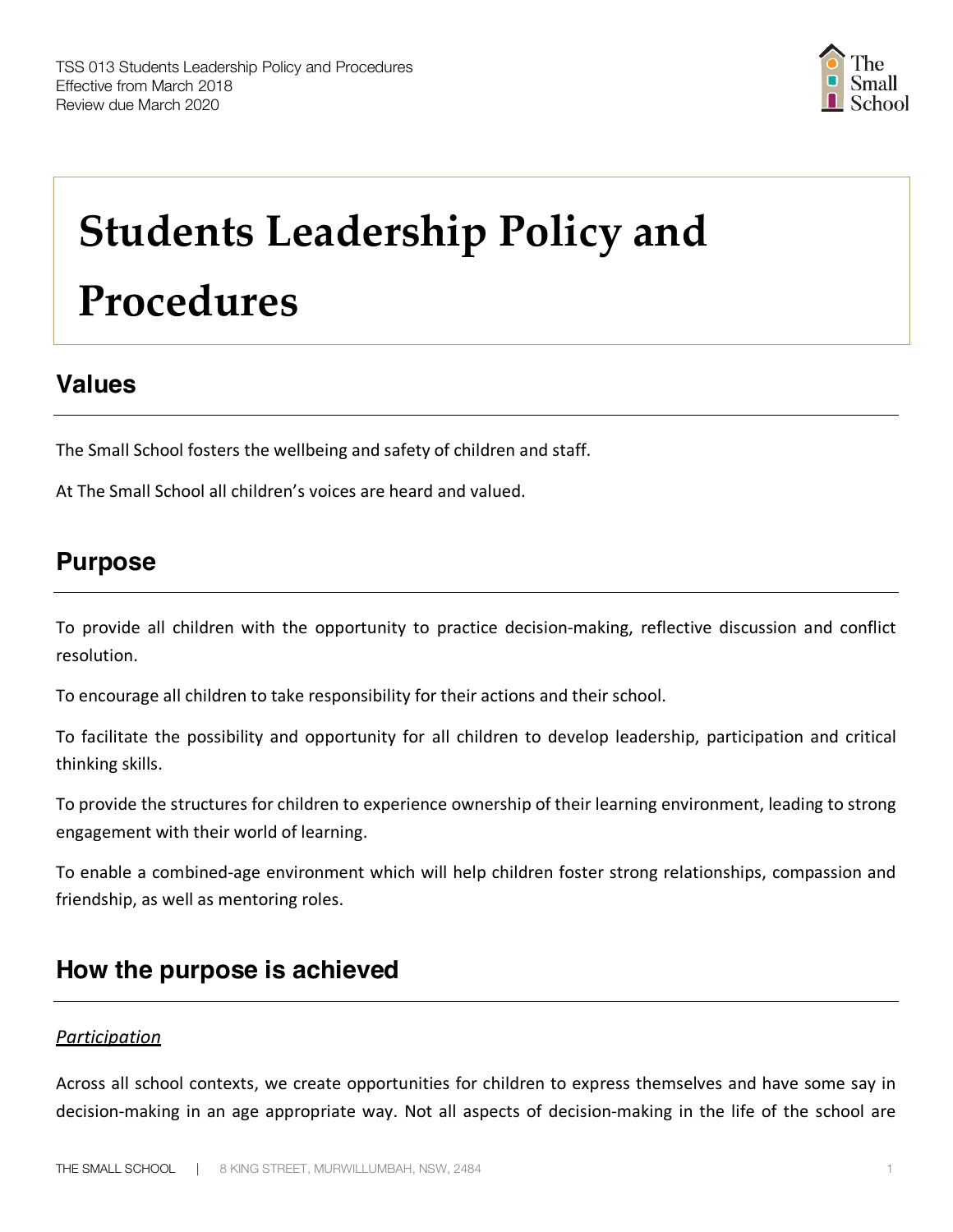

suitable for children's involvement. However, the purpose of this practice is to introduce children to the value of being active in a participatory, democratic environment and the workings of such an environment.

Children are involved in Whole School Meetings and Circle Time. Circle Time is an informal gathering of all students, staff and some parents each morning to begin the school day. It consists of a brief discussion about the day, morning tea and a song.

The Whole School Meeting takes place once or twice per term. More formal meeting procedures will be followed, including having a chairperson, procedures for negotiating consensus and recording undertakings. Children will be expected and encouraged to participate in an age-appropriate way.

Significant conflict between students or a behavioural/bullying problem will be discussed in a more private environment in Special Circles.

Within all of the meeting structures the focus will be on developing communication and conflict resolution skills and on reflection. Children are encouraged to reflect on their behaviour and in some instances their progress on a piece of work. Teachers will provide feedback to students to identify and reinforce kind and helpful behaviour.

Adults will model procedures and communication and conflict resolution skills. Most importantly, children as well as adults will be involved in discussing, changing and deciding on some school rules, such as who should help with various aspects of clean-up or how a particular piece of equipment should be used. There will be other school rules such as ones related to safety and supervision, which are non-negotiable. While these will be discussed with children, they will be explained as adult-only decisions. Decision-making is seen as a privilege which comes with responsibilities to participate in relationships with each other and with the school as a whole.

All children at The Small School are encouraged to care for and take pride in their environment and will share responsibility for tidying their workspaces and playground each day. This will be modelled and supported by staff.

Special Circles include children involved in a particular incident, friends or other children who have witnessed an incident and a staff member (teacher or School Manager). Restorative justice principles will be practised in the Special Circles, allowing a child who has been hurt or offended to discuss how they feel, and for a child who has hurt or offended another child to consider their actions while being present to the other child's feelings. Staff will aim to empower children to listen and talk through the situations with the children involved. Special Circle meetings will be documented, and the record placed on the child's Student File.

These meeting structures are not intended to deal with serious or repeated incidents of bullying or serious incidents. Incidents such as these will become subject to the Behaviour Management Policy, the Anti-Bullying Policy and the Serious Incident Policy.